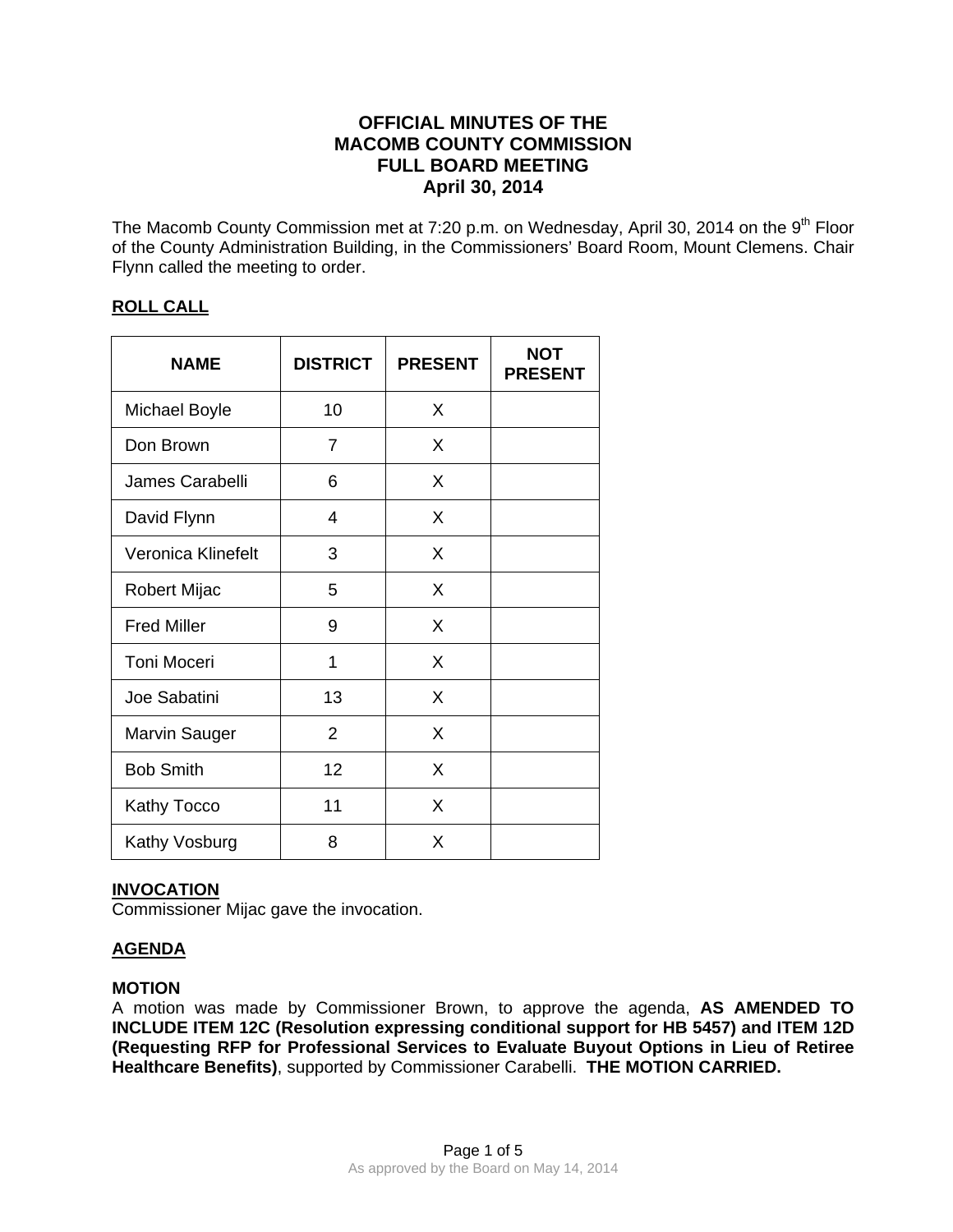### **MINUTES**

### **MOTION**

A motion was made by Commissioner Carabelli, to approve the minutes dated March 20, 2014 (FB & Special) and April 17, 2014 (FB), supported by Commissioner Smith. **THE MOTION CARRIED**.

### **PUBLIC PARTICIPATION**

Shelly Bania, CARE of SE Michigan, 31900 Utica Road, Fraser, Michigan

### **CORRESPONDENCE FROM THE EXECUTIVE**

None

### **UPDATED 10 YEAR FINANCIAL FORECASTS**

Given by Pete Provenzano

### **MOTION**

A motion was made by Commissioner Moceri to receive and file, supported by Commissioner Carabelli. **THE MOTION CARRIED.** 

### **HEALTH & HUMAN SERVICES COMMITTEE MEETING – April 28, 2014**

No report

### **FINANCE COMMITTEE MEETING – April 29, 2014**

The reading of the recommendations from the Finance Committee was waived and a motion was made by Chair Miller, supported by Vice-Chair Moceri, to adopt the committee recommendations.

Commissioner Vosburg asked to separate Item #9. There were no objections.

- **R14-076** Approve an increase in revenues and expenses in the Fiscal Year 2013/2014 health grant funds through acceptance of new funding in the amount of \$6,000 from the Michigan Department of Community Health for the West Nile Virus Community Surveillance Project; further, this budget action addresses budgetary issues only. It does not constitute the Commission's approval of any County contract. If a contract requires Commission approval under the County's Contracting Policy or the County's Procurement Ordinance, such approval must be sought separately; further, a copy of this Board of Commissioners' action is directed to be delivered forthwith to the Office of the County Executive.
- **R14-077** Approve an increase in revenues and expenses in the 2014 calendar year grant fund by \$5,000 through acceptance of a grant from the Petco Foundation; further, this budget action addresses budgetary issues only. It does not constitute the Commission's approval of any County contract. If a contract requires Commission approval under the County's Contracting Policy or the County's Procurement Ordinance, such approval must be sought separately; further, a copy of this Board of Commissioners' action is directed to be delivered forthwith to the Office of the County Executive.
- **R14-078** Approve an increase in revenues and expenses in the 2014 calendar year grant fund by \$10,000 through acceptance of a grant from the Michigan Department of Agriculture and Rural Development, Companion Animal Welfare Fund for Animal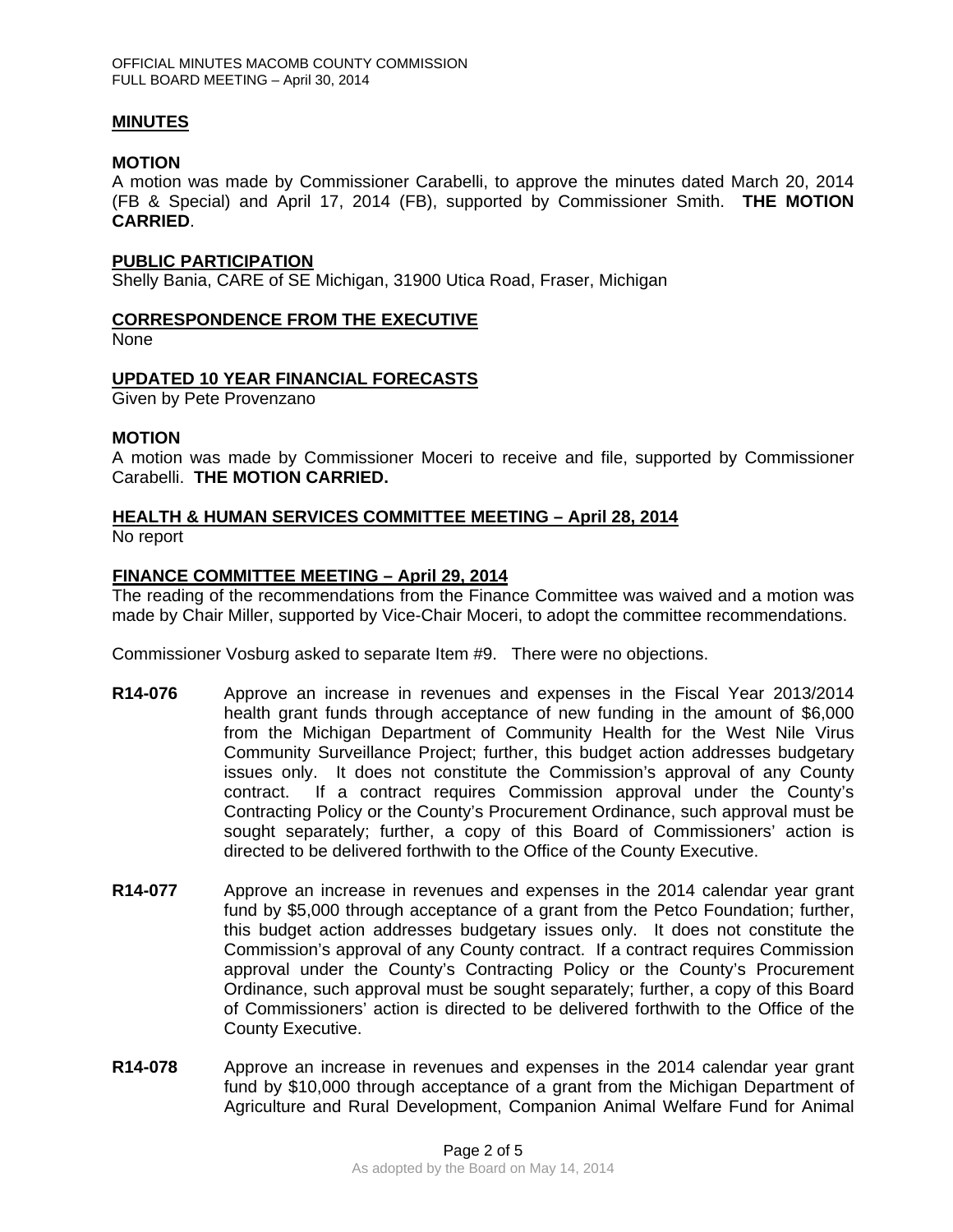Shelter staff training; further, this budget action addresses budgetary issues only. It does not constitute the Commission's approval of any County contract. If a contract requires Commission approval under the County's Contracting Policy or the County's Procurement Ordinance, such approval must be sought separately; further, a copy of this Board of Commissioners' action is directed to be delivered forthwith to the Office of the County Executive.

- **R14-079** Approve a budget adjustment to Community Services Agency's LCA Deliverable Fuel Grant in the amount of \$51,975; further, this budget action addresses budgetary issues only. It does not constitute the Commission's approval of any County contract. If a contract requires Commission approval under the County's Contracting Policy or the County's Procurement Ordinance, such approval must be sought separately; further, a copy of this Board of Commissioners' action is directed to be delivered forthwith to the Office of the County Executive.
- **R14-080** Approve the 2014-2018 Five-Year Consolidated and 2014 Annual Action Plans; further, a copy of this Board of Commissioners' action is directed to be delivered forthwith to the Office of the County Executive.
- **R14-081** Approve the 2014 Equalization Report recommendation as submitted by the Equalization Department; further, a copy of this Board of Commissioners' action is directed to be delivered forthwith to the Office of the County Executive.
- **R14-082** Approve a one-year extension with the current Employee Benefit Consultant and Broker – TMR and Associates, Inc.; further, a copy of this Board of Commissioners' action is directed to be delivered forthwith to the Office of the County Executive.
- **R14-083** Approve the selection of Midwest Employer's Casualty Company as Macomb County's excess workers' compensation insurance provider; the contract amount is \$169,496 and this insurance policy will be effective 5/1/2014 through 4/30/2015; Midwest Employer's was the lowest price respondent; the actual physical insurance policy will be sent to Macomb County approximately three-four weeks after coverage is binded; further, a copy of this Board of Commissioners' action is directed to be delivered forthwith to the Office of the County Executive.
- **R14-084** Approve an ordinance amending Section 1.2 of Ordinance No. 2012-1 entitled "An Ordinance to Establish Comprehensive Policies and Procedures Governing the Awarding of Macomb County Contracts for the Procurement of Services, Supplies, Materials and Equipment", as amended with the deletion of the "Macomb County Parks and Recreation Commission;" further, a copy of this Board of Commissioners' action is directed to be delivered forthwith to the Office of the County Executive.

### **THE MOTION CARRIED.**

### **SEPARATED MOTION**

**R14-085** Approve the selection of Concentra Medical Centers as the County's provider of occupational health services; further, a copy of this Board of Commissioners' action is directed to be delivered forthwith to the Office of the County Executive. (Record NO votes for Carabelli and Vosburg)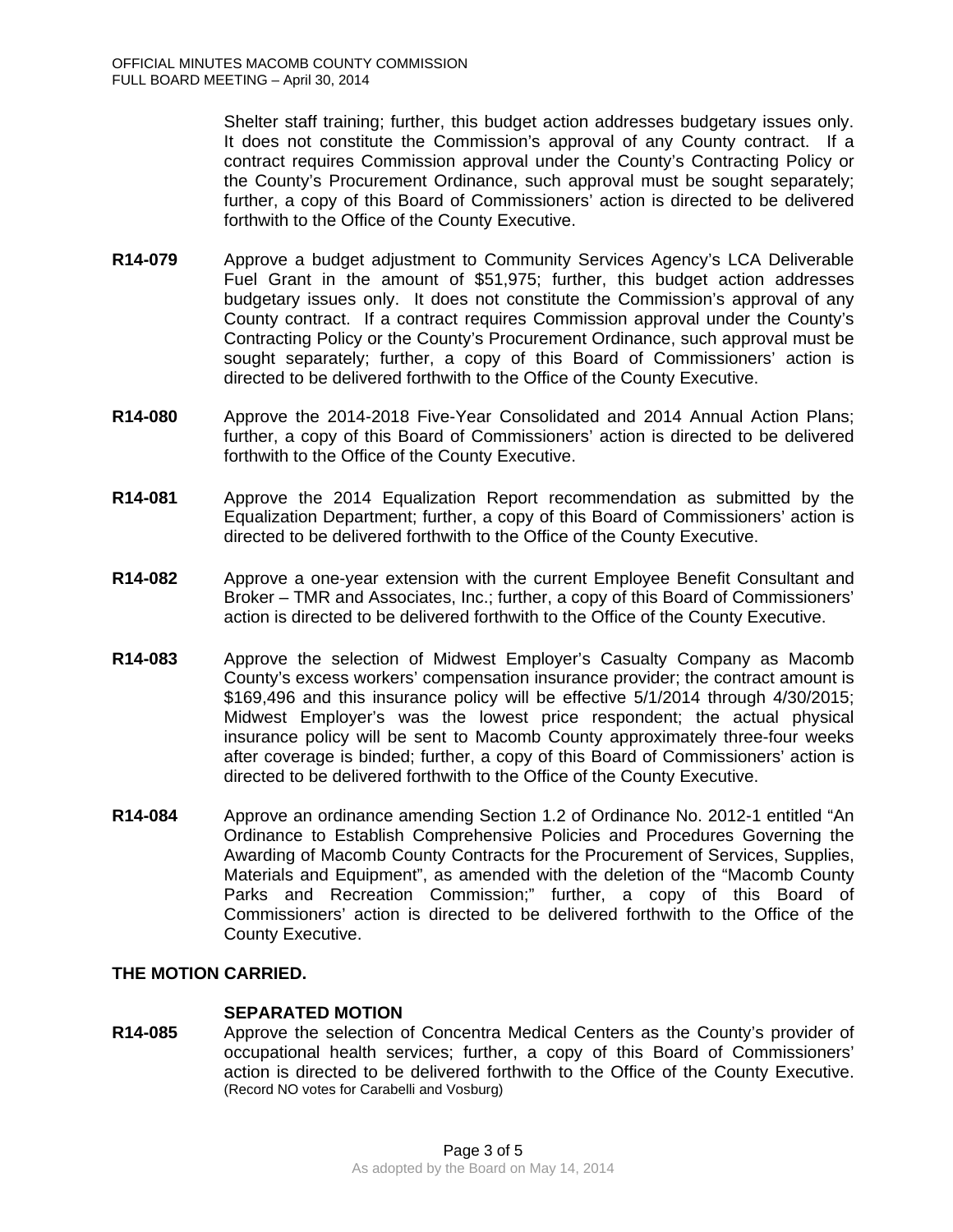Commissioner Vosburg asked to change her committee vote to Yes.

### **THE SEPARATED MOTION CARRIED.**

### **BOARD CHAIR REPORT**

Chair Flynn gave his report.

### **MOTION**

**R14-086** A motion was made by Commissioner Carabelli, to receive and file the Board Chair report, supported by Commissioner Miller. **THE MOTION CARRIED.**

### **RESOLUTIONS**

### **MOTION**

A motion was made by Commissioner Moceri, supported by Commissioner Miller to adopt the following Resolution:

**R14-087** Supporting the restoration of funding for FY 2015 Substance Abuse & Mental Health Services Administration (SAMHSA) budget that supports the Fetal Alcohol Spectrum Disorders (FASD) Center for Excellence (offered by Moceri; recommended by Health & Human Services Committee on 04-28-14) **THE MOTION CARRIED.**

#### **MOTION**

A motion was made by Commissioner Carabelli, supported by Commissioner Miller to adopt the following Resolution:

**R14-088** Amending Subsection II.A.2 of the Macomb County Contracting Policy (as amended with deletion of the "Macomb County Parks and Recreation Commission") (offered by Board Chair; recommended by Finance Committee on 04-29-14). **THE MOTION CARRIED.** 

### **MOTION**

A motion was made by Commissioner Moceri, supported by Commissioner Miller to adopt the following Resolution:

**R14-089** Expressing Conditional Support of HB 5457 (offered by Board Chair). **THE MOTION CARRIED.** 

### **MOTION**

A motion was made by Commissioner Carabelli, supported by Commissioner Tocco, to adopt the following Resolution:

**R14-090** Requesting RFP for Professional Services to Evaluate Buyout Options in Lieu of Retiree Healthcare Benefits (offered by Sabatini) **THE MOTION CARRIED.** (Record Klinefelt & Boyle NO votes).

### **NEW BUSINESS**

Commissioner Tocco mentioned that Otis Hopson passed away and asked that the Commissioners please keep him in their thoughts.